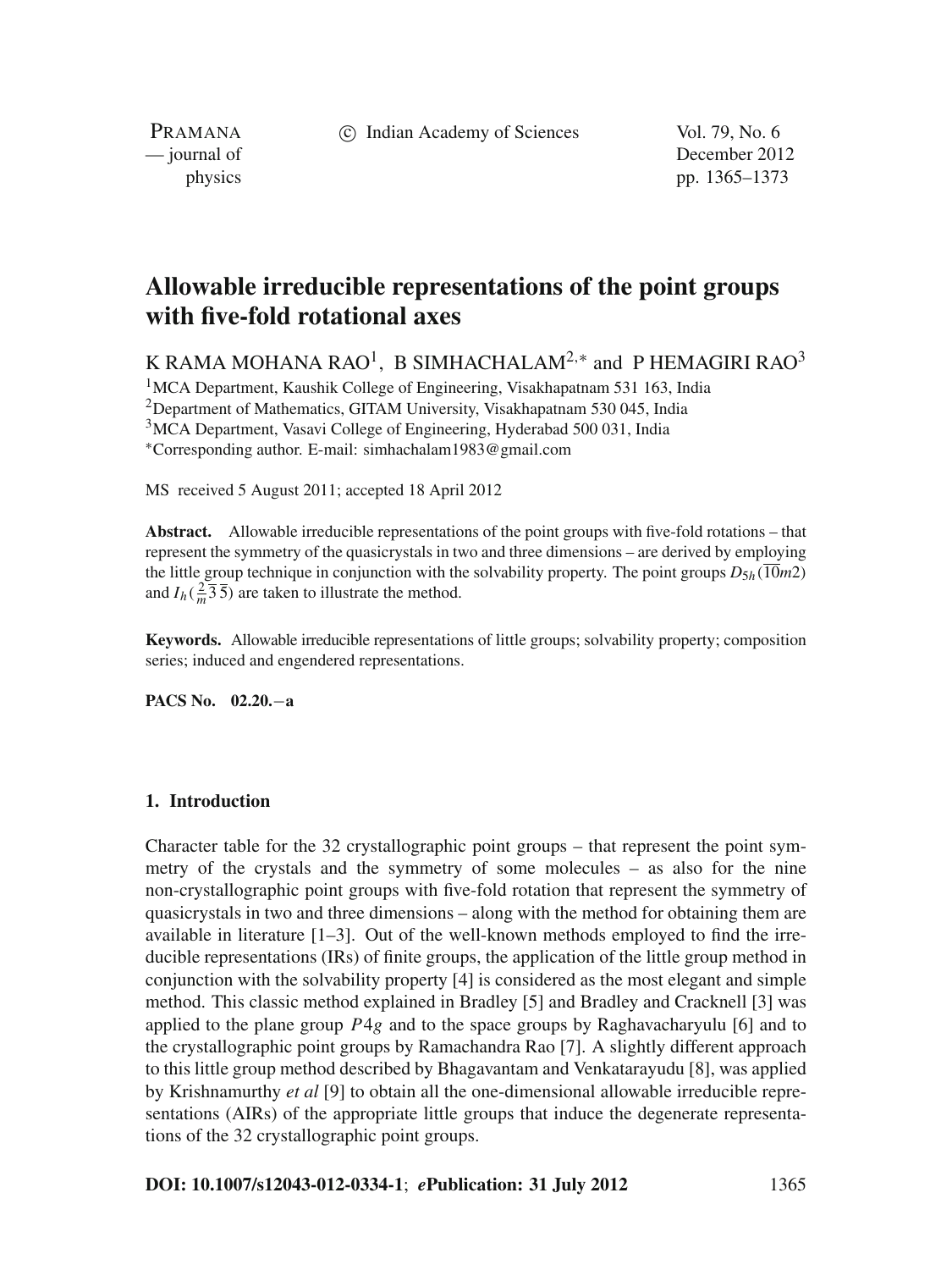Among the finite groups with five-fold rotational symmetry, the icosahedral point group *I*(235) is the most complex point group which has been the subject of interest for several group - theoretical physicists. The discovery of quasicrystals [10] has revived the interest of these researchers to study the seven pentagonal point groups  $C_5(5)$ ,  $S_{10}(5)$ ,  $C_{5h}(10)$ ,  $D_5(52)$ ,  $D_{5h}(\overline{10}m2)$ ,  $C_{5v}(5m)$ ,  $D_{5d}(\overline{52}m)$  and the two icosahedral point groups *I*(235) and  $I_h(\frac{2}{m}\overline{3}\overline{5})$  that exhibit five-fold rotational symmetry. The IRs of the icosahedral point groups have been studied by Backhouse and Gard [11]. Using a new approach to the group representation theory – which in turn paved way for eigenfunction method – Chen [12] obtained the characters, IRs and isoscalar factors for the icosahedral point groups which have been of interest in connection with the vibrational and electronic propagation [13,14]. Interest in the icosahedral point groups also stemmed from the icosahedral symmetry of biological macromolecules [15].

In this note, an attempt has been made to obtain/derive the allowable irreducible representations (AIRs) of the little groups that induce various IRs of the seven pentagonal point groups and the icosahedral point group  $I_h(\frac{2}{m}\bar{3}\bar{5})$  by applying the little group method in conjunction with the solvability property. The application of this powerful technique is illustrated with the help of two composition series:

(i)  $D_{5h}(\overline{10}m2)$  ⊃  $D_5$  (52) ⊃  $C_5$  (5) ⊃  $C_1$  (1)

(ii) 
$$
I_h(\frac{2}{m}\overline{35}) \supset I(235)
$$
.

In §2, we shall first familiarize the reader with the necessary basic terminology of the method and illustrate each one of them with an example from the chosen series. To aid the discussion, we shall refer to the character table of the point groups  $D_{5h}(10m2)$ ,  $D_{5}(52)$ ,  $C_5(5)$ ,  $I_h(\frac{2}{m}\overline{35})$  and *I*(235) provided in §2 and 3 and to the factor groups involving these groups in the considered composition series. The generating elements and the defining relations are listed for each group in the considered series along with the character table and the multiplication tables for the elements of these groups are available in [16].

#### **2. Some definitions and basic terminology**

In the discussion that follows, *G* is a finite group and *H* is a normal subgroup of *G*. We say that *G* is solvable if the order of the factor groups  $H_i/H_{i+1}$  in the composition series  $G = H_0 \supset ... \supset H_i \supset H_{i+1} \supset ... \supset C_1 = E$  are prime numbers. For example, the group  $D_{5h}$  is solvable since the composition indices 5, 2, 2 in the composition series  $D_{5h} \supset D_5 \supset C_5 \supset C_1 (= E)$  are prime numbers.

(i) *Conjugate representation*  $\Delta^A$ : A representation  $\Delta^A$  of *H* conjugate to  $\Delta$  relative to *G* is defined by  $\Delta^A \rightarrow D^{\Delta}(AHA^{-1})$  where  $D^{\Delta}(AHA^{-1})$  is the matrix representing the element *A* in the representation  $\Delta$ . If  $\Delta$  and  $\Delta^A$  are equivalent, then  $\Delta$  is called self-conjugate.

In the group  $C_5$  the total symmetric representation  $\vec{A}$  is self-conjugate whereas the pair of 1-d complex representations  $E_a$  and  $E_b$  are conjugate but inequivalent to each other, relative to the group  $D_5$ .

1366 *Pramana – J. Phys.***, Vol. 79, No. 6, December 2012**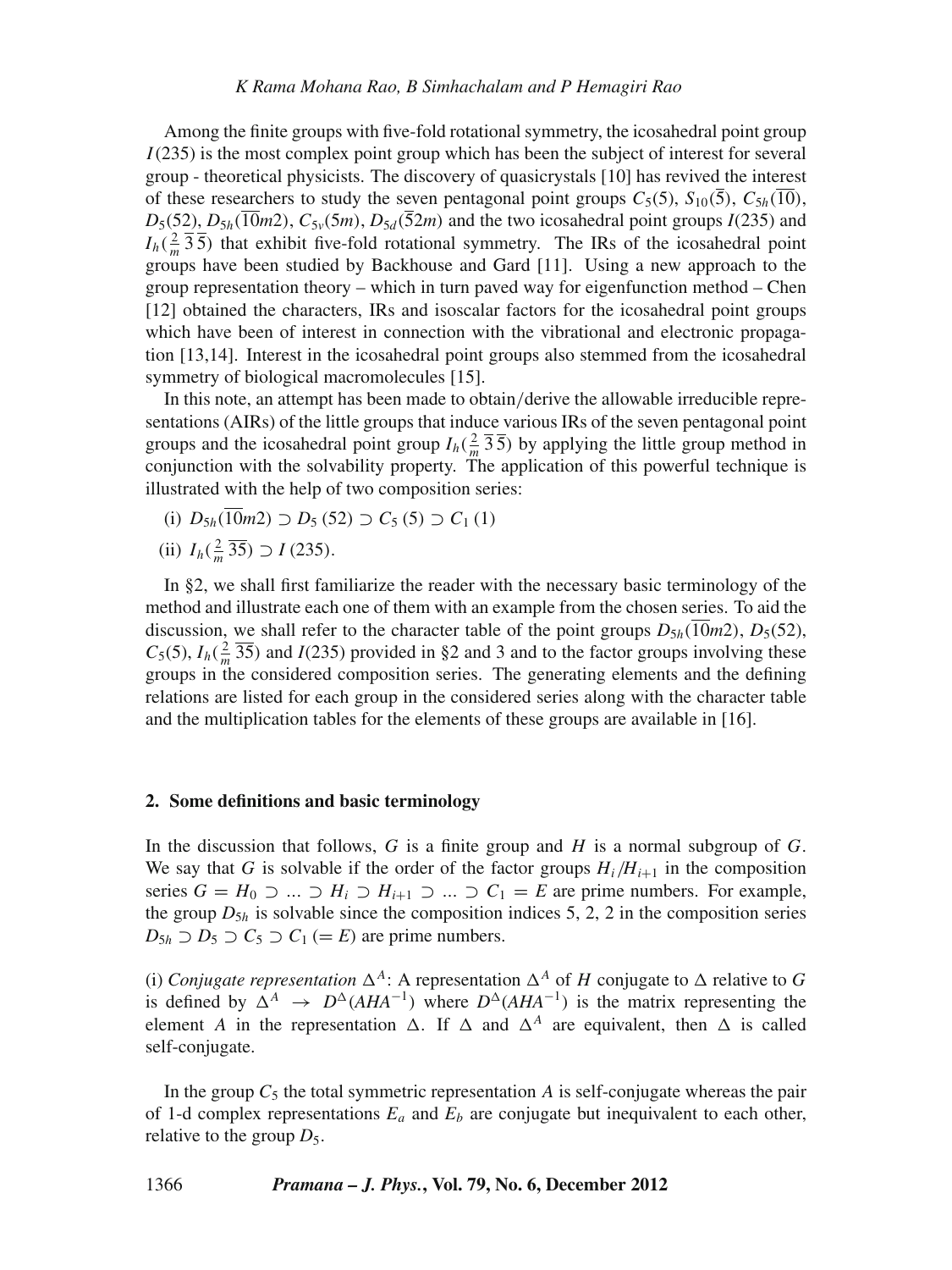(ii) *Little groups of the second kind*  $L^{(2)}$  *and of the first kind*  $L^{(1)}$ : All the elements of a group *G* for which  $\Delta$  is self-conjugate, i.e.,  $\Delta \cdot \equiv \cdot \Delta^A$  form the little group of the second kind (or little group) relative to  $(G, H, \Delta)$  and is denoted by  $L^{(2)}(G, H, \Delta)$ . The quotient group  $L^{(2)}/H$  is the corresponding little group of the first kind (or little co-group) and is denoted by  $L^{(1)}(G, H, \Delta)$ .

If  $G = D_5$  and  $H = C_5$ , then for the IR *A* of  $C_5$ ,  $L^{(2)}(G, H, \Delta) = D_5$  and  $L^{(1)}(G, H, \Delta)$  $\Delta$ ) =  $D_5/C_5 \cong C_2$ .

(iii) *Orbit (or Star)*  $\theta$ : An orbit  $\theta$  of the normal subgroup *H* of *G* is the set of all inequivalent IRs of *H* which are mutually conjugate relative to the elements of *G*. The number of IRs in  $\theta$  gives the order of the orbit  $\theta$ .

The group  $C_5$  has three orbits:  $\theta_1 = \{A\}, \theta_2 = \{E_{a_1}, E_{a_2}\}, \theta_3 = \{E_{b_1}, E_{b_2}\}$  with respect to  $D_5$ . Similarly,  $D_5$  has four orbits:  $\theta_1 = \{A_1\}$ ,  $\theta_2 = \{A_2\}$ ,  $\theta_3 = \{E_1\}$ ,  $\theta_4 = \{E_2\}$  with respect to  $D_{5h}$ .

(iv) *Subduced representation* ( $\Gamma^{S} = \Gamma \downarrow H$ ): Let  $D^{\Gamma}(A)$  and  $D^{\Gamma}(B)$  be the matrices representing the elements A and B in the representation  $\Gamma$  of G. In the representation  $\Gamma \to D^{\Gamma}(A)$  of *G*, the matrices  $D^{\Gamma}(B)$  which are images of *H*, form a representation of *H* called the subduced representation  $\Gamma^S$  of *H* and is denoted by  $\Gamma \downarrow H = \Gamma^S \rightarrow D^{\Gamma}(B)$ . Here  $\Gamma^S$  will be of the same dimension as  $\Gamma$  and is in general reducible.

If  $G = D_5$  and  $H = C_5$ , then  $A_1 \downarrow C_5 = A(C_5)$ ,  $A_2 \downarrow C_5 = A(C_5)$ ,  $E_1 \downarrow C_5 = E_a(C_5)$ and  $E_2 \downarrow C_5 = E_b (C_5)$ . Here  $A_1, A_2, E_1, E_2$  are the IRs of  $D_5$  (table 1) and  $A, E_a, E_b$  are the IRs of  $C_5$  (table 2).

| $D_5$           | E | $2C_5$             | $2C_5^2$           | $5C_2$ |
|-----------------|---|--------------------|--------------------|--------|
|                 |   |                    |                    |        |
| $A_1$<br>$A_2$  |   |                    |                    |        |
| $\mathcal{E}_1$ |   | $2 \cos 72^\circ$  | $2 \cos 144^\circ$ |        |
| $E_2$           |   | $2 \cos 144^\circ$ | $2 \cos 72^\circ$  |        |

**Table 1.** Character table for the point group  $D_5$ .

Generating elements:  $C_5$ ,  $C_2$ ; Defining relations:  $(C_5)^5 = (C_2)^2 = E$  and  $C_2C_5 = C'_2.$ 

| IR of $D_5$ |            |                                                            |                                                |  |
|-------------|------------|------------------------------------------------------------|------------------------------------------------|--|
| $E_1$       |            | $\begin{pmatrix} \omega & 0 \\ 0 & \omega^4 \end{pmatrix}$ | $\begin{pmatrix} 1 & 0 \end{pmatrix}$          |  |
| Ŀ٦          | $\omega^2$ | $\begin{pmatrix} 0 \\ \omega^3 \end{pmatrix}$              | $\begin{pmatrix} 0 & 1 \\ 1 & 0 \end{pmatrix}$ |  |

*Pramana – J. Phys.***, Vol. 79, No. 6, December 2012** 1367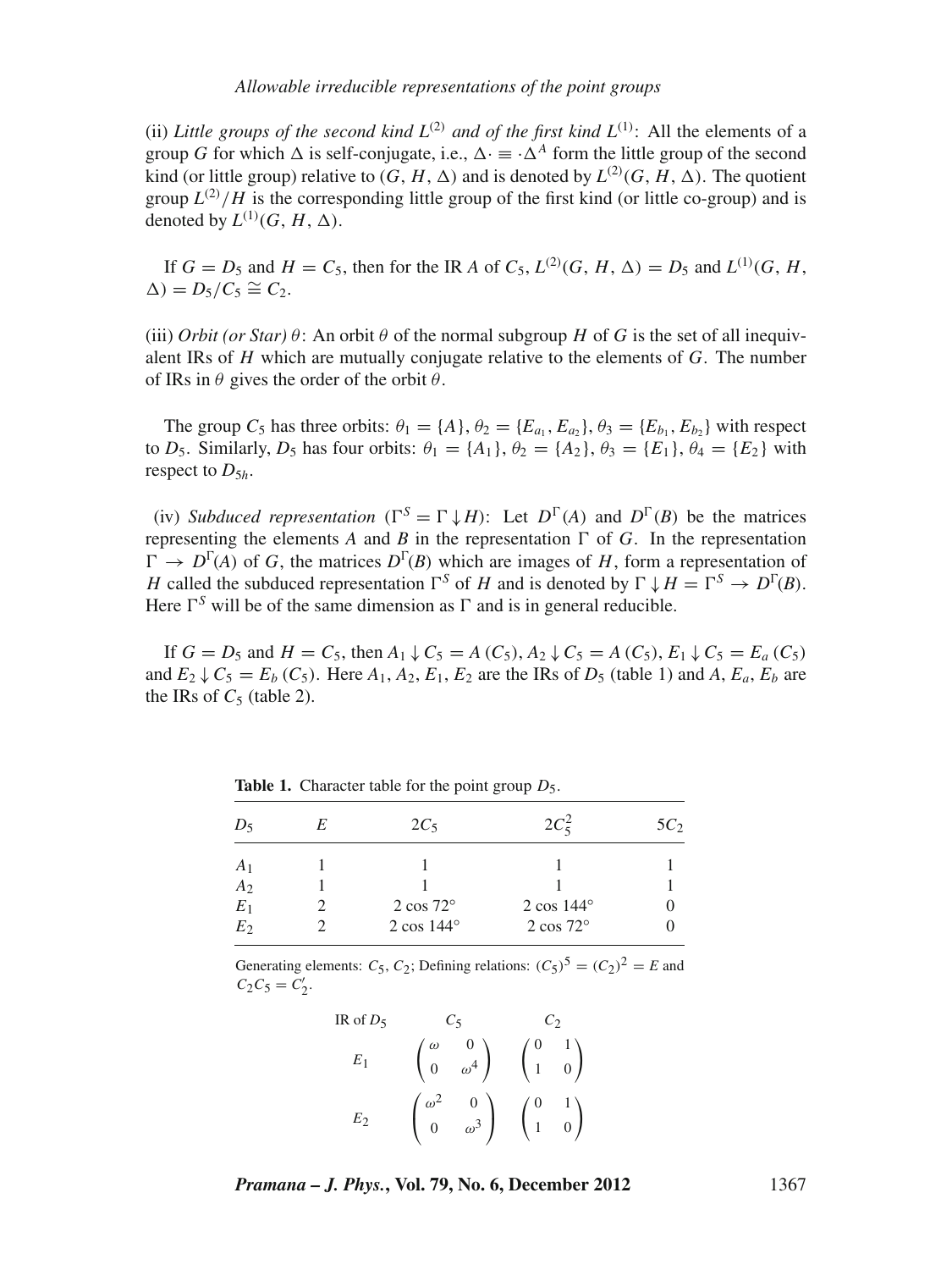# *K Rama Mohana Rao, B Simhachalam and P Hemagiri Rao*

| $C_5$                                                    | E | $C_5$      | $C_5^2$    | $C_5^3$    | $C_5^4$    |
|----------------------------------------------------------|---|------------|------------|------------|------------|
| $\boldsymbol{A}$                                         |   |            |            |            |            |
| $E_a$ $\begin{bmatrix} E_{a_1} \\ E_{a_2} \end{bmatrix}$ |   | $\omega$   | $\omega^2$ | $\omega^3$ | $\omega^4$ |
|                                                          |   | $\omega^4$ | $\omega^3$ | $\omega^2$ | $\omega$   |
| $E_b$ $\begin{bmatrix} E_{b_1} \\ E_{b_2} \end{bmatrix}$ |   | $\omega^2$ | $\omega^4$ | $\omega$   | $\omega^3$ |
|                                                          |   | $\omega^3$ | $\omega$   | $\omega^4$ | $\omega^2$ |

**Table 2.** Character table for the point group  $C_5$ .

Generating element:  $C_5$ ; Defining relations:  $(C_5)^5 = E$ .

(v) *Induced representation* ( $\Gamma \equiv \Delta^{\alpha} = \Delta \uparrow G$ ): Let  $|G| = g$ ,  $|H| = h$  and  $G = \sum_{i=1}^{g/h} A_i H$ be a left coset decomposition of *G* relative to *H*. Define  $\sigma(A, B)$  as a matrix of dimension *g*/*h* having the elements

$$
\sigma_{i,j}(A,B) = \begin{cases} 1, & \text{if } A_i B A_j^{-1} = A \\ 0, & \text{otherwise} \end{cases}.
$$

If  $D^{\Gamma}(A)$  is the matrix representing the element *A* in the IR  $\Gamma$  of *G* and  $D^{\Delta}(B)$  is the matrix representing the element *B* in the IR  $\Delta$  of *H*, then

$$
D^{\Gamma}(A) = \sum_{B \in H} \sigma(A, B) \otimes D^{\Delta}(B).
$$

Then  $\Gamma \to D^{\Gamma}(A)$  is a representation of *G* of dimension  $(g/h)d$ , induced by the IR  $\Delta$  of *H* and is denoted by  $\Gamma = \Delta \uparrow G$ .

Let  $G = D_5$  and  $H = C_5$ ,  $D_5 = EC_5 \cup C_2C_5$  and  $E_1$  be an IR of  $D_5$ ,  $E_{a_1}$  be an IR of *C*5. Then

$$
D^{E_1}(C_5) = \sigma(C_5, E) \otimes D^{E_{a_1}}(E) + \sigma(C_5, C_5) \otimes D^{E_{a_1}}(C_5) + \sigma(C_5, C_5^2) \otimes D^{E_{a_1}}(C_5^2) + \sigma(C_5, C_5^3) \otimes D^{E_{a_1}}(C_5^3) + \sigma(C_5, C_5^4) \otimes D^{E_{a_1}}(C_5^4) = \begin{pmatrix} \omega & 0 \\ 0 & \omega^4 \end{pmatrix},
$$

where  $\omega = \exp(2\pi i/5)$ .

Similarly,

$$
D^{E_1}(C_2) = \sigma(C_2, E) \otimes D^{E_{a_1}}(E) + \sigma(C_2, C_5) \otimes D^{E_{a_1}}(C_5) + \sigma(C_2, C_5^2) \otimes D^{E_{a_1}}(C_5^2) + \sigma(C_2, C_5^3) \otimes D^{E_{a_1}}(C_5^3) + \sigma(C_2, C_5^4) \otimes D^{E_{a_1}}(C_5^4) = \begin{pmatrix} 0 & 1 \\ 1 & 0 \end{pmatrix}.
$$

1368 *Pramana – J. Phys.***, Vol. 79, No. 6, December 2012**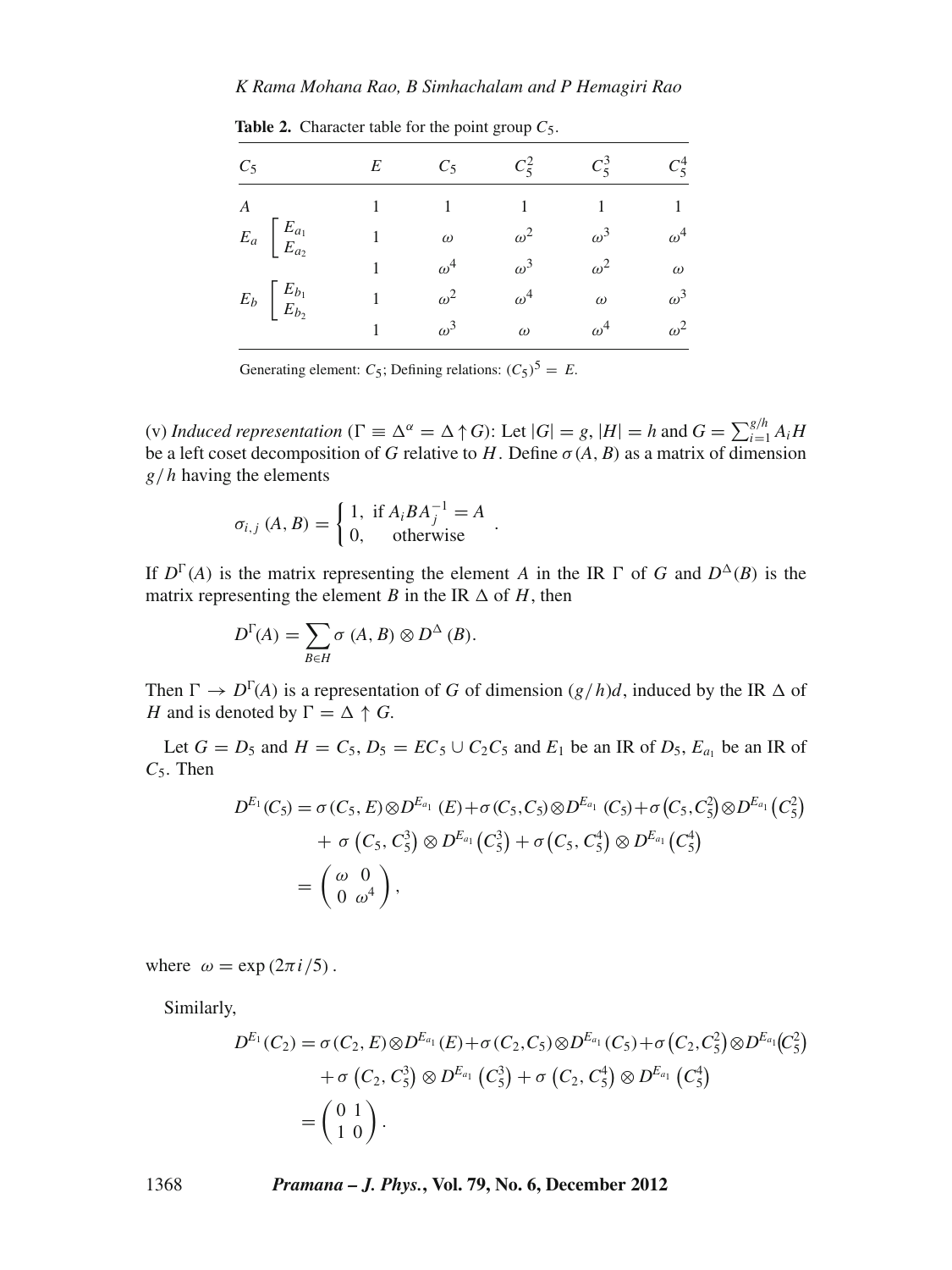Hence the IR  $E_1$  of  $D_5$  is induced by  $E_{a_1}$  of  $C_5$ , i.e.  $E_{a_1} \uparrow D_5$ . We observe here that the actual form of the induced IR depends on the choice of the coset representative  $A_i$ . However, an alternative choice of *Ai* may yield an equivalent IR.

(vi) *Engendered representation*: A representation of the group *G* obtained from a representation of *G*/*H* is called an engendered representation of *G*. If a representation of *G*/*H* is irreducible, then the engendered representation of *G* is also irreducible.

Consider  $D_5/C_5 \cong C_2$ . It can be seen that the total symmetric IR  $A_1$  of  $C_2$  engender the total symmetric IR  $A_1$  of  $D_5$  and the 1-d alternating IR of  $C_2$  engender the alternating IR *A*<sup>2</sup> of *D*5.

(vii) *Allowable irreducible representation (AIR)*: γ is said to be an AIR of the little group  $L^{(2)}(G, H, \Delta)$  if  $\gamma$  subduces an integer multiple *m* of  $\Delta$  on *H*, i.e.  $\gamma \downarrow H = m\Delta$ .

The 1-d IR  $A_1$  and  $A_2$  of  $D_5$  are the AIRs of  $L^{(2)}(D_5, C_5, A) = D_5$ .

# **3. The little group method**

The little group method of finding the IRs of a finite group *G* from those of the IRs of its maximal normal subgroup *H* in a chosen composition series in conjunction with solvability property involves the following basic steps:

- (a) Express the group *G* in terms of the composition series  $G = H_0 \supset H_1 \supset \cdots \supset$ *H*<sub>i</sub> ⊃ *H*<sub>i+1</sub> ⊃ ··· ⊃ *C*<sub>1</sub> = *E*. Since *G* is solvable, the quotient group *G*/*H* is cyclic and is of prime order  $(g/h_i) = \alpha_i$  (say) for  $H = H_i$  and the IRs for *H* are supposed to be known.
- (b) Classify the IRs of *H* into orbits  $\theta_i$  with respect to *G*. The order of an orbit  $\theta_i$  is either  $\alpha_i$  or 1.
- (c) Choose an IR, say  $\Delta_i$  of dimension  $d_i$  from each orbit  $\theta_i$ . Then, (i) if the order of  $\theta_i$  is  $\alpha_i$ ,  $L^{(2)}(G, H, \Delta_i) = H$  and there is a unique IR of dimension  $(g/h)d_i$  of G obtained by inducing with  $\Delta_i$ . (ii) If the order of  $\theta_i$  is 1 and  $\Delta_i$  is non-degenerate, then  $\alpha_i$  IRs of *G* are engendered by the IRs of  $G/H$ . If  $\Delta_i$  is degenerate, then IRs of *G* are obtained from those of the IRs of *G*/*H* with the help of the defining relations for the generators of *G*.
- (d) If  $\gamma$  is an AIR of  $L^{(2)}(G, H, \Delta)$ , then  $\Gamma = \gamma \uparrow G$  is irreducible. If the AIRs of only one little group per orbit  $\theta$  of  $H$  are used to induce the IRs of  $G$ , then each one of the IR of *G* occurs only once.

It can be seen (table 3) that composition series exist among the seven pentagonal point groups which are subgroups of either of the groups  $D_{5h}(10m2)$  or  $D_{5d}(52m)$  and the icosahedral point group *I*(235) is a normal subgroup of  $I_h$  ( $\frac{2}{m}$   $\overline{3}$ ). Furthermore, the point group *I*(235) is not solvable, in that, it has no non-trivial normal subgroup. Taking the composition series for the group  $D_{5h}(\overline{10}m2)$ :  $D_{5h} \supset D_5 \supset C_5 \supset C_1 (= E)$  we observe that  $C_5/C_1 \equiv C_5$  is a cyclic group of order 5. The point group  $C_5$  has three orbits  $\theta_1 = \{A\}$ ,  $\theta_2 = \{E_{a_1}, E_{a_2}\}, \theta_3 = \{E_{b_1}, E_{b_2}\}$  with respect to  $D_5$  and  $L^{(2)}(D_5, C_5, A) = D_5$ . The IR A of  $C_5$  engender the two IRs  $A_1$  and  $A_2$  of  $D_5$ .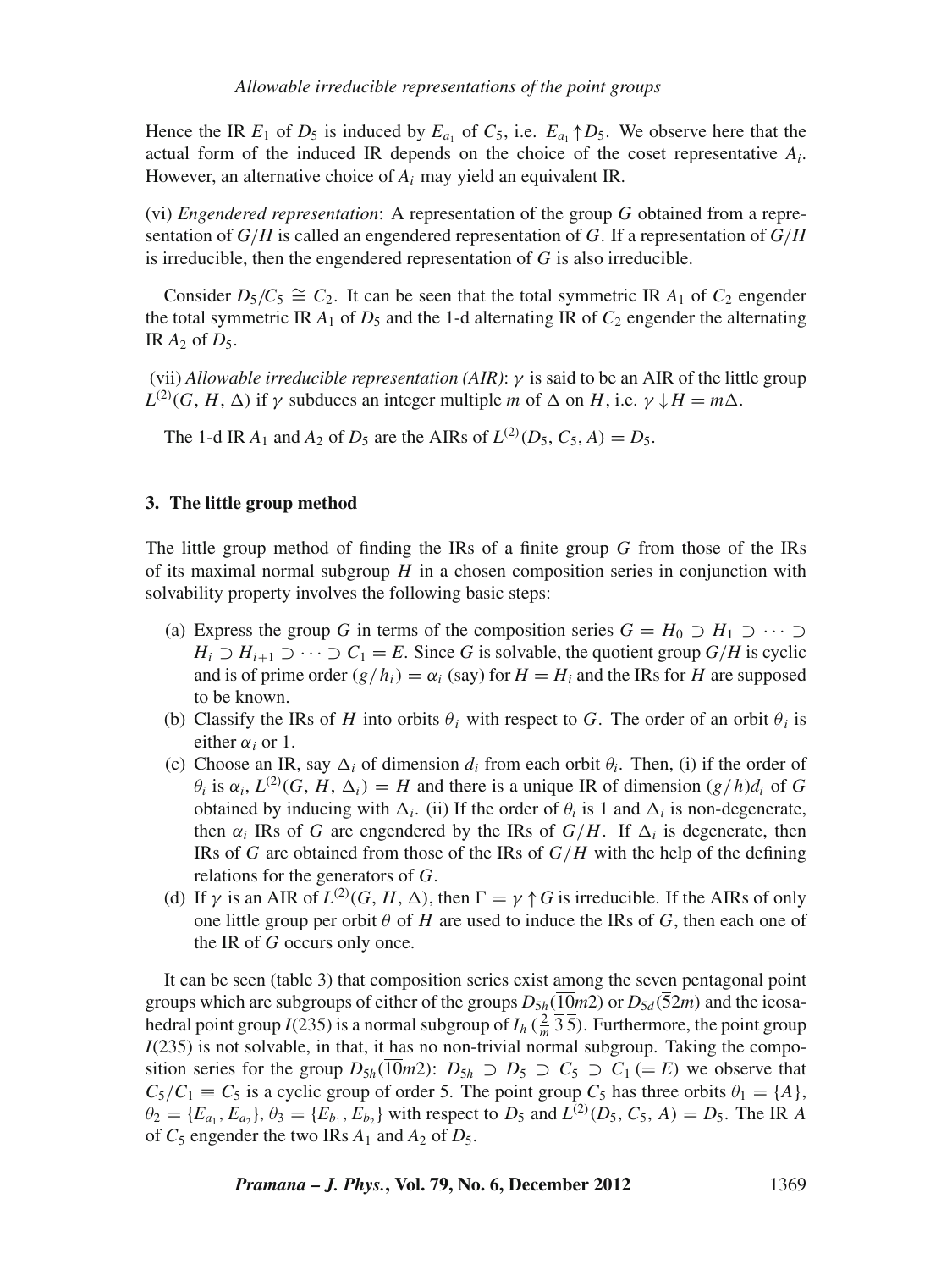To find the  $2 \times 2$  matrices  $\sigma(A, B)$ , we consider

$$
\sigma_{i,j}(A, B) = \begin{cases} 1, & \text{if } A_i B A_j^{-1} = A \\ 0, & \text{otherwise} \end{cases}.
$$

For  $A \in \{C_2, C_5\}$  and  $B \in \{E, C_5, C_5^2, C_5^3, C_5^4\}$ . Since  $D^{\Gamma}(A) = \sum_{B \in H} \sigma(A, B) \otimes D^{\Delta}(B)$ , for the IR  $E_1$  of  $D_5$  and for  $A = C_5$ ,  $A = C_2$ , we get

$$
D^{E_1}(C_5)=\begin{pmatrix} \omega & 0 \\ 0 & \omega^4 \end{pmatrix}, \quad D^{E_1}(C_2)=\begin{pmatrix} 0 & 1 \\ 1 & 0 \end{pmatrix}.
$$

Similarly, for IR  $E_2$  of  $D_5$  and for  $A = C_5$ ,  $A = C_2$ , we get respectively

$$
D^{E_2}(C_5) = \begin{pmatrix} \omega^2 & 0 \\ 0 & \omega^3 \end{pmatrix}, \quad D^{E_2}(C_2) = \begin{pmatrix} 0 & 1 \\ 1 & 0 \end{pmatrix}.
$$

The matrices for the remaining elements of  $D_5$  in the considered IR can be obtained using the generating relations  $(C_5)^5 = (C_2)^2 = E$  and  $C_2C_5 = C'_2$ . The pair of 1-d complex IR  $E_{a_1}$ ,  $E_{a_2}$  induce the IR  $E_1$  and  $E_{b_1}$ ,  $E_{b_2}$  induce the IR  $E_2$  of  $D_5$ . The IRs  $A_1$  and  $A_2$  are two AIRs of  $L^{(2)}(D_5, C_5, A) = D_5$ . These results are shown in table 3.

To obtain the AIRs of  $D_5$  that induce the IRs of  $D_{5h}$ , the IRs of  $D_5$  are classified into four orbits  $\theta_1 = \{A_1\}, \theta_2 = \{A_2\}, \theta_3 = \{E_1\}, \theta_4 = \{E_2\}$  relative to  $D_{5h}$ . Since

**Table 3.** Schematic diagram showing the AIRs of the little group that induce the IRs of the point groups in the composition series  $D_{5h} \supset D_5 \supset C_5 \supset C_1 (= E)$ . The point groups within the parenthesis represent the little groups of the second kind  $L^{(2)}(G, H, \Delta)$ .

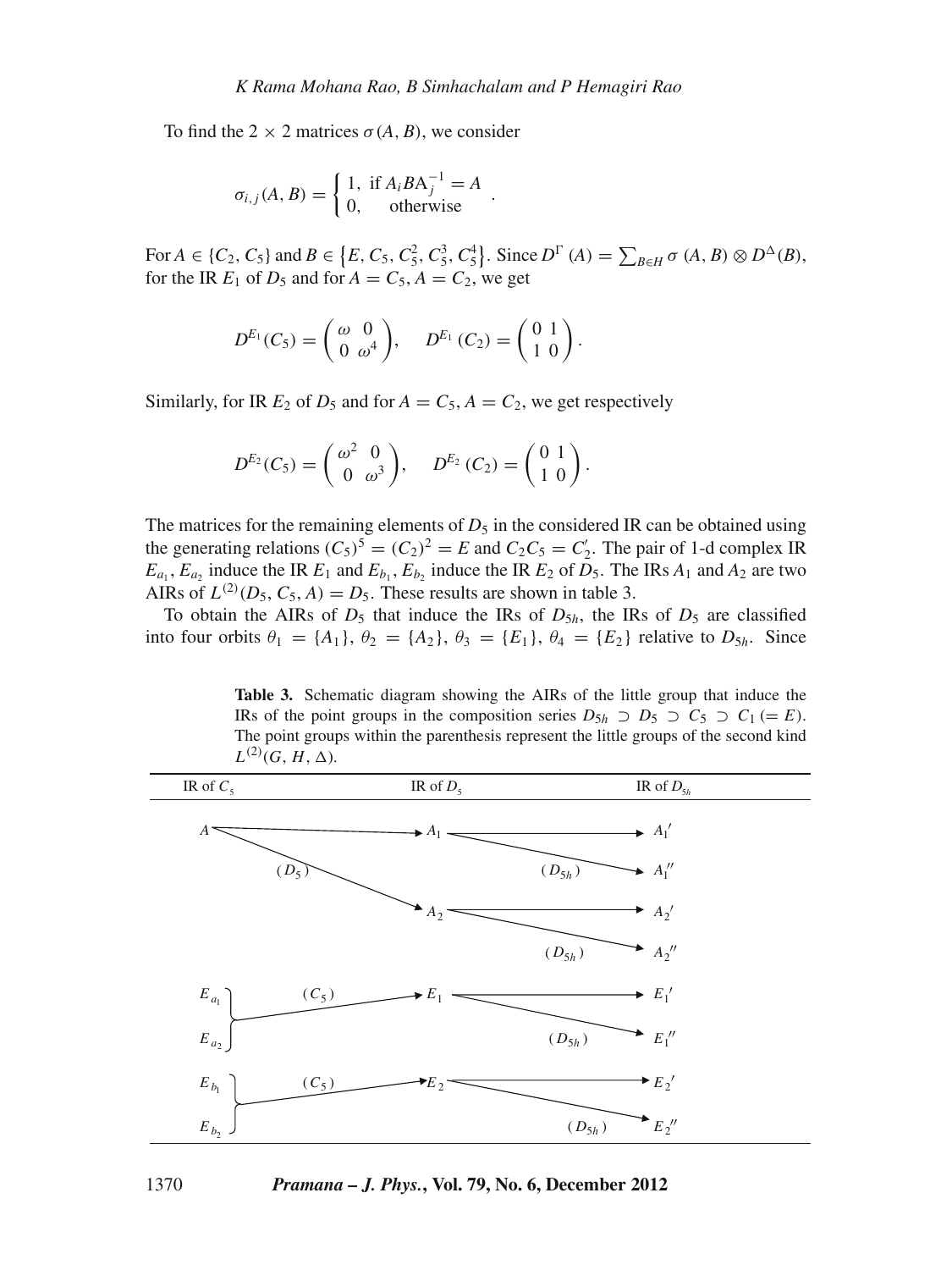$D_{5h}/D_5 \cong C_2$ , from the little group method all the IRs of  $D_{5h}$  are engendered from those of the IRs of  $D_5$ : The IR  $A_1$  of  $D_5$  engenders  $A'_1$ ,  $A''_1$ ,  $A_2$  of  $D_5$  engenders  $A'_2$ ,  $A_2''$ ,  $E_1$  of  $D_5$  engenders  $E_1'$ ,  $E_1''$ ,  $E_2$  of  $D_5$  engenders  $E_2'$ ,  $E_2''$  of  $D_{5h}$ . The matrices representing the generating elements  $C_5$ ,  $C_2$ ,  $\sigma_h$  of  $D_{5h}$  for the IRs  $E'_1$ ,  $E'_1$ ,  $E'_2$ ,  $E''_2$  are provided in table 4. The generating matrices for the remaining elements of  $D_{5h}$  in the considered IR can be obtained using the defining relations  $\sigma_h^2 = \sigma_v^2 = C_2^2 = C_5^5 = E$ and  $\sigma_h C_2 = \sigma_{\vartheta}$ . The results obtained for the considered composition series are shown in table 3.

Following a similar procedure, the AIRs of the point groups that induce/engender the IRs of the other groups can be obtained, by a proper choice of the composition series.

In respect of the icosahedral point groups  $I$  and  $I<sub>h</sub>$ , since the group  $I$  is not solvable, we start the little group method from the matrix representation of the generating elements  $C_2$  and  $C_5$  of *I* corresponding to the IRs  $F_1$ ,  $F_2$ ,  $G$  and  $H$  as given by Matossi [17]. The IRs of *I* are classified into five orbits  $\theta_1 = \{A\}, \theta_2 = \{F_1\}, \theta_3 = \{F_2\}, \theta_4 = \{G\}$ and  $\theta_5 = \{H\}$ , relative to  $I_h$ . Since  $I_h/I \cong C_2$ , which is of prime order, all the IRs of  $I_h$  are engendered from those of the IRs of *I* from the little group method, as shown in table 5.

| $D_{5h}$ | E              | $2C_5$             | $2C_5^2$           | $5C_2$         | $\sigma_h$ | $2S_5$              | $2S_5^3$            | $5\sigma_{\theta}$ |
|----------|----------------|--------------------|--------------------|----------------|------------|---------------------|---------------------|--------------------|
| $A_1'$   |                |                    |                    |                |            |                     |                     |                    |
| $A'_{2}$ |                |                    |                    | $-1$           |            |                     |                     | -1                 |
| $E'_{1}$ | 2              | $2 \cos 72^\circ$  | $2 \cos 144^\circ$ | $\Omega$       | 2          | $2 \cos 72^\circ$   | $2 \cos 144^\circ$  | $\overline{0}$     |
| $E'_{2}$ | 2              | $2 \cos 144^\circ$ | $2 \cos 72^\circ$  | $\overline{0}$ | 2          | $2 \cos 144^\circ$  | $2 \cos 72^\circ$   | $\theta$           |
| $A_1''$  |                |                    |                    |                | $-1$       | $-1$                | $-1$                | -1                 |
| $A''_2$  |                |                    |                    | $-1$           | $-1$       | $-1$                | $-1$                |                    |
| $E''_1$  | 2              | $2 \cos 72^\circ$  | $2 \cos 144^\circ$ | $\overline{0}$ | $-2$       | $-2 \cos 72^\circ$  | $-2 \cos 144^\circ$ | $\theta$           |
| $E_2''$  | $\mathfrak{D}$ | $2 \cos 144^\circ$ | $2 \cos 72^\circ$  | $\Omega$       | $-2$       | $-2 \cos 144^\circ$ | $-2 \cos 72^\circ$  | $\overline{0}$     |

**Table 4.** Character table for the point group  $D_{5h}$ .

Generating elements:  $C_5$ ,  $C_2$ ,  $\sigma_h$ ; Defining relations:  $\sigma_h^2 = \sigma_g^2 = C_2^2 = C_5^5 = E$  and  $\sigma_h C_2 = \sigma_g$ .

$$
IR of D_{5h} \n\begin{array}{c}\nC_5 \nC_2 \n\end{array}\n\begin{array}{c}\nC_1 \\
C_2 \\
C_3\n\end{array}\n\begin{array}{c}\nC_4 \\
C_5\n\end{array}\n\begin{array}{c}\nC_5 \n\end{array}\n\begin{array}{c}\nC_6 \n\end{array}\n\begin{array}{c}\nC_7 \n\end{array}\n\begin{array}{c}\n\sigma_h \\
\sigma_h\n\end{array}\n\end{array}
$$
\n
$$
E_1' \n\begin{array}{c}\n\sigma^2 \n\end{array}\n\begin{array}{c}\n\sigma^3 \n\end{array}\n\begin{array}{c}\n\sigma^4 \n\end{array}\n\begin{array}{c}\n\sigma^5 \n\end{array}\n\begin{array}{c}\n\sigma^6 \n\end{array}\n\begin{array}{c}\n\sigma^7 \n\end{array}\n\begin{array}{c}\n\sigma^7 \n\end{array}\n\begin{array}{c}\n\sigma^3 \n\end{array}\n\end{array}\n\begin{array}{c}\n\sigma^4 \n\end{array}\n\begin{array}{c}\n\sigma^5 \n\end{array}\n\begin{array}{c}\n\sigma^6 \n\end{array}\n\begin{array}{c}\n\sigma^7 \n\end{array}\n\begin{array}{c}\n\sigma^7 \n\end{array}\n\begin{array}{c}\n\sigma^7 \n\end{array}\n\end{array}\n\begin{array}{c}\n\sigma^7 \n\end{array}\n\begin{array}{c}\n\sigma^7 \n\end{array}\n\end{array}\n\begin{array}{c}\n\sigma^7 \n\end{array}\n\begin{array}{c}\n\sigma^7 \n\end{array}\n\begin{array}{c}\n\sigma^7 \n\end{array}\n\end{array}\n\begin{array}{c}\n\sigma^7 \n\end{array}\n\begin{array}{c}\n\sigma^8 \n\end{array}\n\end{array}\n\begin{array}{c}\n\sigma^8 \n\end{array}\n\begin{array}{c}\n\sigma^7 \n\end{array}\n\begin{array}{c}\n\sigma^8 \n\end{array}\n\end{array}\n\begin{array}{c}\n\sigma^8 \n\end{array}\n\end{array}
$$

*Pramana – J. Phys.***, Vol. 79, No. 6, December 2012** 1371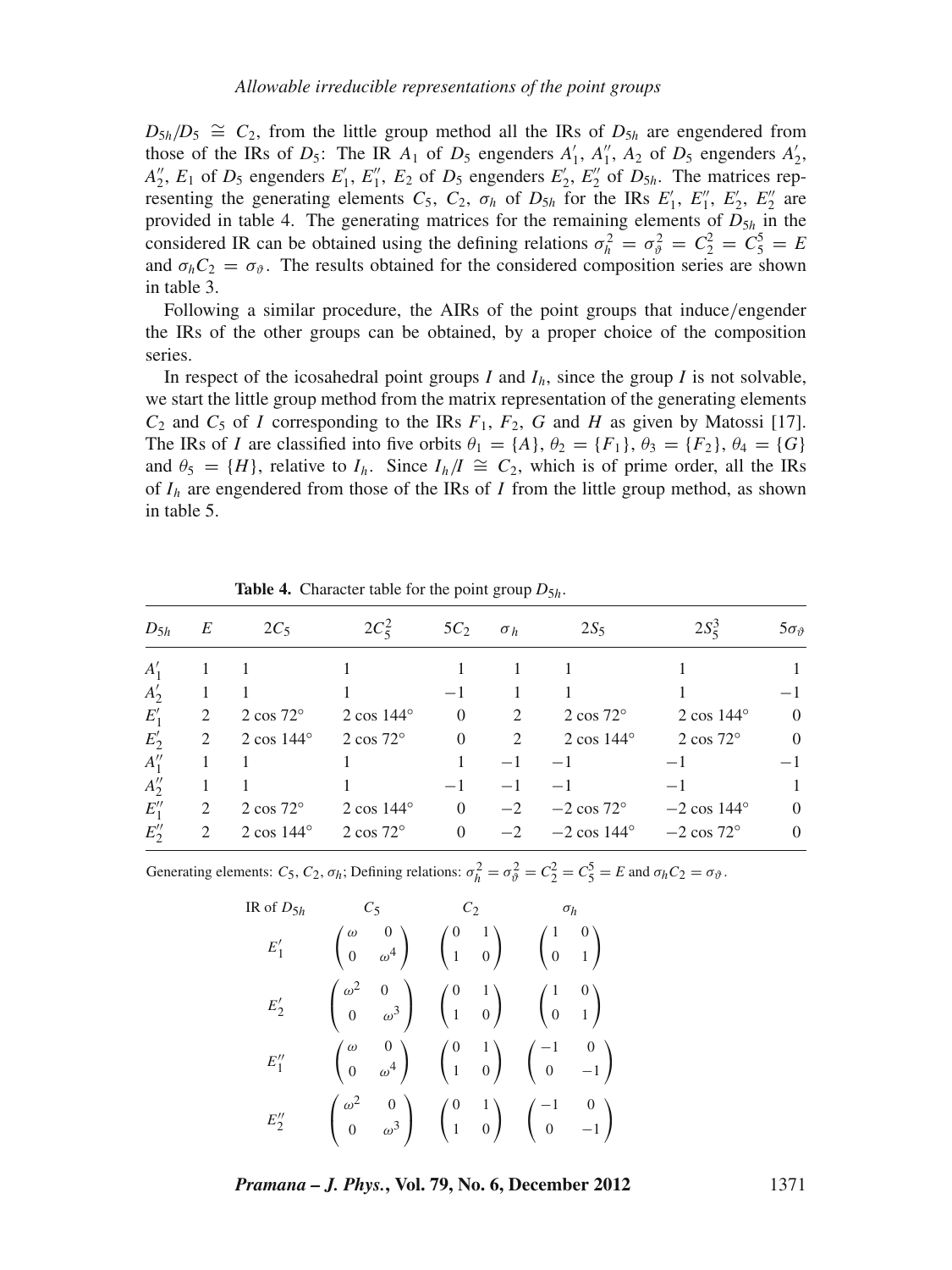**Table 5.** Schematic diagram showing the IRs of the point group  $I_h$  engendered from the IRs of the point group *I*. The point groups within parenthesis represent the little groups of the second kind  $L^{(2)}(G, H, \Delta)$ .

| IR of $\cal I$     | IR of $I_h$                                                                             |  |
|--------------------|-----------------------------------------------------------------------------------------|--|
| $A$ -              | $+A_1'$                                                                                 |  |
|                    | $+A_1''$<br>$(I_h)$                                                                     |  |
| $F_1$ <sup>-</sup> | $\rightarrow$ $F_1'$                                                                    |  |
|                    | $\rightarrow$ $F_1$ "<br>$(\boldsymbol{I}_h)$                                           |  |
| $F_2$              | $\rightarrow F_2'$                                                                      |  |
|                    | $\rightarrow$ $F_2$ "<br>$(I_h)$                                                        |  |
|                    | $\blacktriangleright$ G'                                                                |  |
|                    | $G^{\prime\prime}$<br>$(I_h)$                                                           |  |
| $H =$              | $\rightarrow$ H'                                                                        |  |
| $\sim$             | $\rightarrow$ H <sup>"</sup><br>$(\boldsymbol{I}_h)$<br>$\gamma$ $\gamma$<br>$\epsilon$ |  |

Defining relations of  $I_h$ :  $i^2 = \sigma^2 = C_2^2 = C_5^5 = E$ ,  $iC_5 = S_{10}$ ,  $iC_3 = S_6$ ,  $iC_2 = \sigma$ .

| IR of $I$      | $C_5$                                                                                                                                                                                                                                                                                                                                                                                                                                         | C <sub>2</sub>                                                                                                                                        |
|----------------|-----------------------------------------------------------------------------------------------------------------------------------------------------------------------------------------------------------------------------------------------------------------------------------------------------------------------------------------------------------------------------------------------------------------------------------------------|-------------------------------------------------------------------------------------------------------------------------------------------------------|
| F <sub>1</sub> | $\left(\begin{array}{cc} \left(\sqrt{5}-1\right)/4 & -\left(\sqrt{\tau+2}\right)/2 & 0 \\ \left(\sqrt{\tau+2}\right)/2 & \left(\sqrt{5}-1\right)/4 & 0 \\ 0 & 0 & 1 \end{array}\right)$                                                                                                                                                                                                                                                       | $\begin{pmatrix} -1 & 0 & 0 \\ 0 & -1/\sqrt{5} & -2/\sqrt{5} \\ 0 & -2/\sqrt{5} & 1/\sqrt{5} \end{pmatrix}$                                           |
| F <sub>2</sub> | $\left( \begin{array}{ccc} -\left( \sqrt{5}+1 \right) /4 & -(\sqrt{3-\tau}) /2 & 0 \\ (\sqrt{3-\tau}) /2 & -\left( \sqrt{5}+1 \right) /4 & 0 \\ 0 & 0 & 1 \end{array} \right)$                                                                                                                                                                                                                                                                | $\left(\begin{array}{ccc} -1 & 0 & 0 \\ 0 & 1/\sqrt{5} & 2/\sqrt{5} \\ 0 & 2/\sqrt{5} & -1/\sqrt{5} \end{array}\right)$                               |
|                | $G \quad \left( \begin{matrix} \left(\sqrt{5}-1\right)/4 & 0 & 0 & -\left(\sqrt{\tau+2}\right)/2 \\ 0 & -\left(\sqrt{5}+1\right)/4 & -\left(\sqrt{3}-\tau\right)/2 & 0 \\ 0 & \left(\sqrt{3}-\tau\right)/2 & -\left(\sqrt{5}+1\right)/4 & 0 \\ \left(\sqrt{\tau+2}\right)/2 & 0 & 0 & \left(\sqrt{5}-1\right)/4 \end{matrix} \right)$                                                                                                         | $\left(\begin{array}{ccc} -2/\sqrt{5} & -1/\sqrt{5} & 0 & 0 \\ -1/\sqrt{5} & 2/\sqrt{5} & 0 & 0 \\ 0 & 0 & 0 & 1 \\ 0 & 0 & 1 & 0 \end{array}\right)$ |
|                | $H\left( \begin{matrix} 1 & 0 & 0 & 0 & 0 \\ 0 & \left(\sqrt{5}-1\right)/4 & 0 & 0 & -\left(\sqrt{\tau+2}\right)/2 \\ 0 & 0 & -\left(\sqrt{5}+1\right)/4 & -\left(\sqrt{3}-\tau\right)/2 & 0 \\ 0 & 0 & \left(\sqrt{3}-\tau\right)/2 & -\left(\sqrt{5}+1\right)/4 & 0 \\ 0 & \left(\sqrt{\tau+2}\right)/2 & 0 & 0 & \left(\sqrt{5}-1\right)/4 \end{matrix} \right) \left( \begin{matrix} -1/5 & 0 & 0 & -\sqrt{12}/5 & -\sqrt{12}/5 \\ 0 & -$ |                                                                                                                                                       |

Matrix representation of the generating elements of the point group *I*:

Here  $\tau = (\sqrt{5} + 1)/2$ .